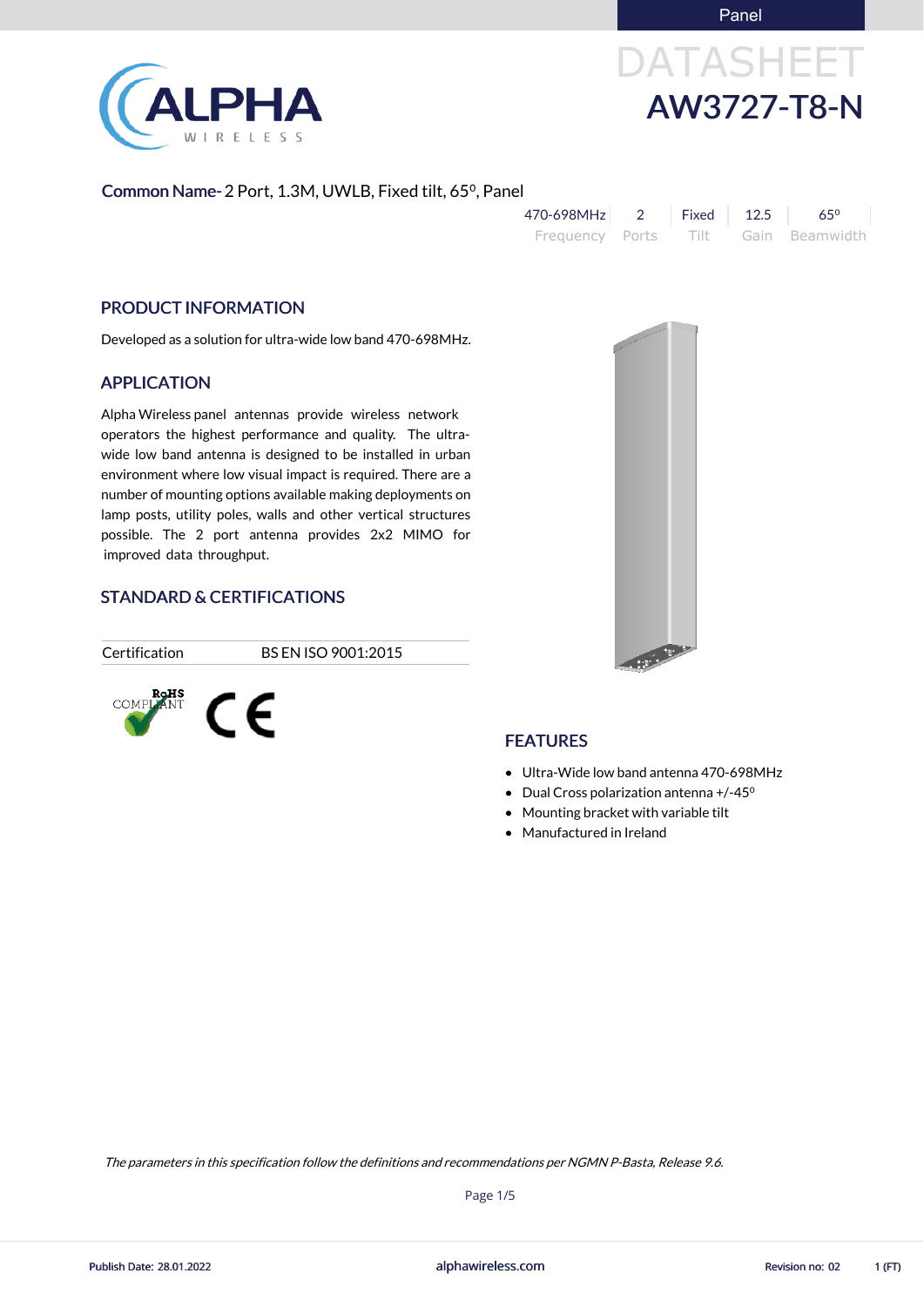

## AW3727-T8-N

### TECHNICAL SPECIFICATION

| <b>Electrical Specifications</b>        |              |            |                                               |
|-----------------------------------------|--------------|------------|-----------------------------------------------|
| <b>Frequency Range</b><br>Polarisation  |              | <b>MHz</b> | 470 - 698MHz<br>$+/- 45^{\circ}$ Slant Linear |
|                                         |              | Degree     |                                               |
| Gain                                    | <b>Basta</b> | dBi        | $12.0 \pm 0.5$                                |
|                                         | Max          | dBi        | 12.5                                          |
| Azimuth Beamwidth                       |              | Degree     | $65^\circ$                                    |
| Elevation Beamwidth                     |              | Degree     | $25^\circ$                                    |
| <b>Electrical Downtilt</b>              |              | Degree     | T8 <sup>o</sup>                               |
| Impedance                               |              | Ohms       | 50                                            |
| <b>VSWR</b>                             |              | $\prec$    | 1.5                                           |
| <b>Return Loss</b>                      |              | dB         | 14                                            |
| <b>Isolation</b>                        |              | dB         | 28                                            |
| Front to Back Ratio: Total Power +/-30° |              | dB         | 25                                            |
| Passive Intermodulation                 |              | dBc<       | $-150$                                        |
| <b>Cross-Polar Discrimination</b>       |              | dB         | 20                                            |
| Maximum Effective Power Per Port        |              | W          | 300                                           |

### Representative Pattern Files





Azimuth **Elevation** 

For radiation pattern files, please login at www.alphawireless.com

alphawireless.com

Publish Date: 28.01.2022 **Revision no: 02** alphawireless.com **Revision no: 02** 1 (FT)

### Page 2/5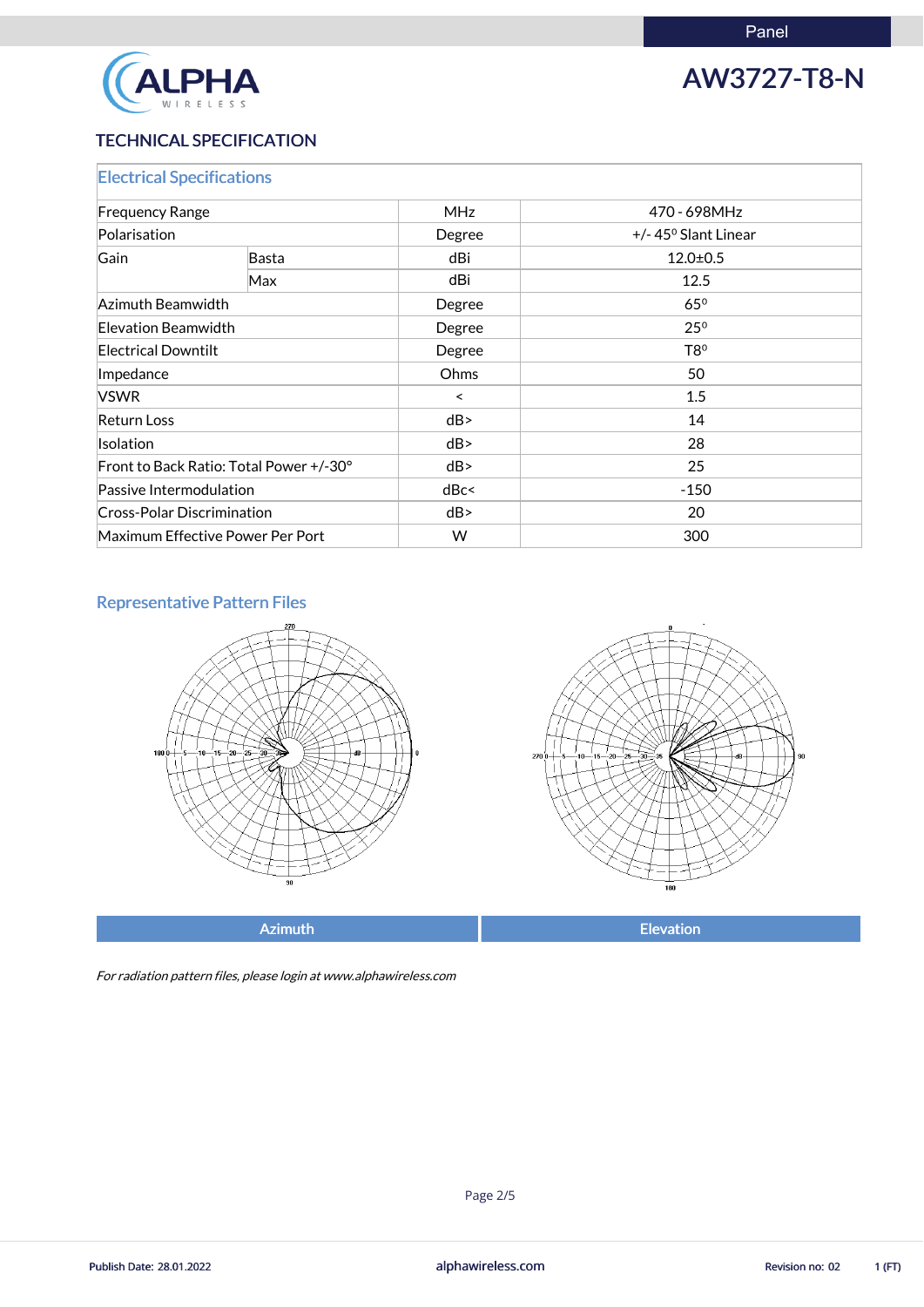

## AW3727-T8-N

### TECHNICAL SPECIFICATION

|  | <b>Mechanical Specifications</b> |  |
|--|----------------------------------|--|
|  |                                  |  |
|  |                                  |  |

| Dimensions                                      | mm(in)                       | 1250 (49.4) x 412 (16.2) x 136 (5.3) - (LxWxD) |
|-------------------------------------------------|------------------------------|------------------------------------------------|
| Packing Size (LxWxD)                            | $mm$ (in)                    | $1400(55.1) \times 500(19.6) \times 250(9.8)$  |
| Net Weight (antenna)                            | kg (lb)                      | 10(22.0)                                       |
| Net Weight (mount)                              | kg (lb)                      | 1.5(3.3)                                       |
| <b>Shipping Weight</b>                          | kg (lb)                      | 11.5(25.35)                                    |
| Connector Type (Female)                         |                              | $4.3 - 10$                                     |
| Connector Quantity                              |                              | $\overline{2}$                                 |
| <b>Connector Position</b>                       |                              | <b>Bottom</b>                                  |
| Windload Frontal (at Rated Wind Speed: 150km/h) | $N$ (lbf)                    | 530 (120)                                      |
| Windload Lateral (at Rated Wind Speed: 150km/h) | $N$ (lbf)                    | 204(45)                                        |
| <b>Survival Wind Speed</b>                      | $km/h$ (mph)                 | 200(125)                                       |
| Radome Material                                 |                              | <b>UV-Stabilised PVC</b>                       |
| Radome Colour                                   | <b>RAL</b>                   | 7035 (light grey)                              |
| <b>Product Compliance Environmental</b>         |                              | <b>RoHS</b>                                    |
| Lightning Protection                            |                              | <b>DC Grounded</b>                             |
| Cold Temperature Survival                       | $^{\circ}$ C ( $^{\circ}$ F) | $-40(-40)$                                     |
| Hot Temperature Survival                        | $^{\circ}$ C ( $^{\circ}$ F) | 70 (158)                                       |

## Array Layout and RET Information

|                | Array | <b>Frequency</b><br><b>MHz</b>                             | <b>Ports</b> |
|----------------|-------|------------------------------------------------------------|--------------|
|                | R1    | $470 - 698$                                                | $1 - 2$      |
|                |       |                                                            |              |
|                |       |                                                            |              |
| R <sub>1</sub> |       |                                                            |              |
|                |       |                                                            |              |
|                |       |                                                            |              |
|                |       | Note: Coloured box sizes do<br>not represent entenne sizes |              |



not represent antenna sizes.

alphawireless.com

Publish Date: 28.01.2022 **Revision no: 02** alphawireless.com **Revision no: 02** 1 (FT)

Page 3/5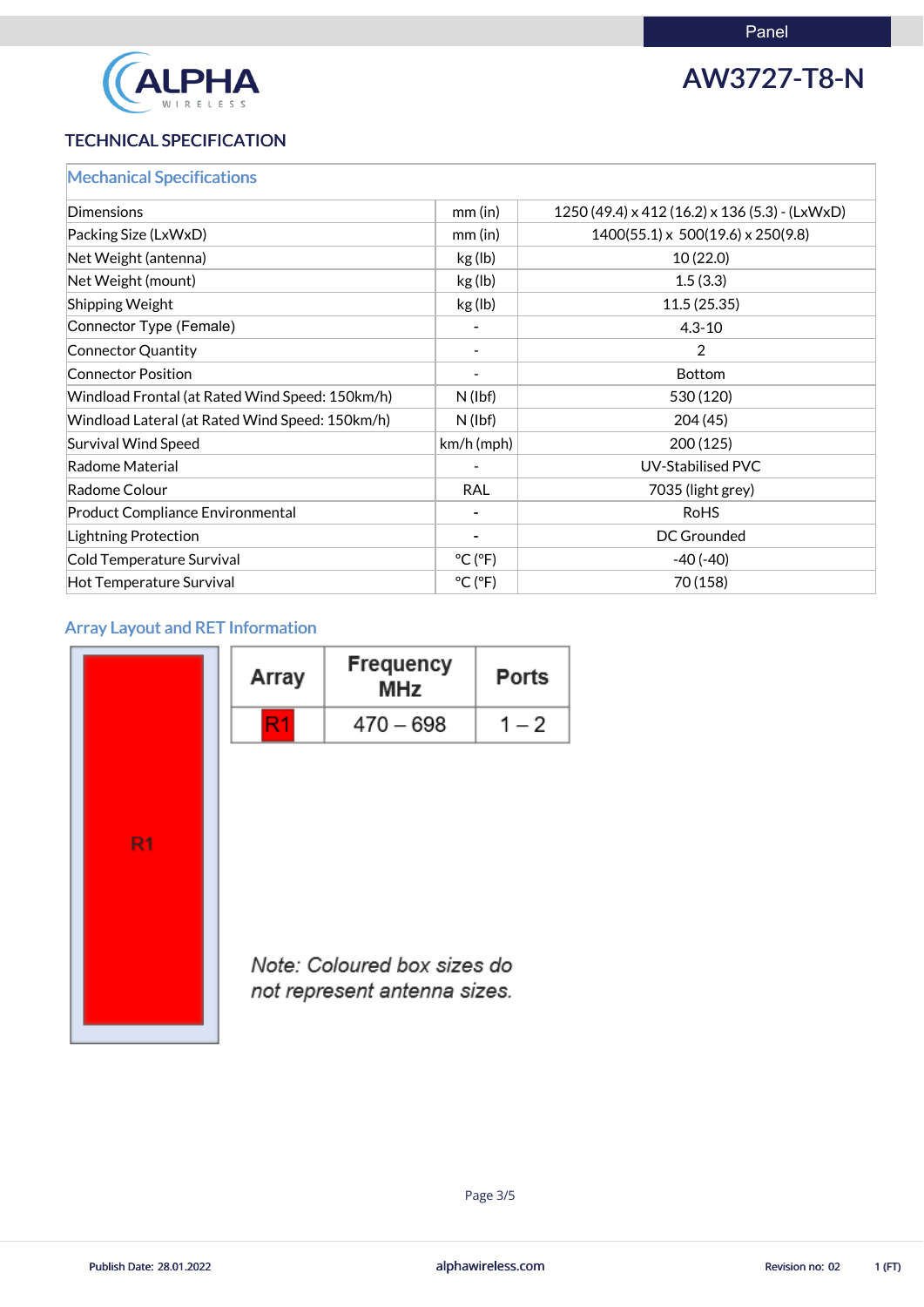AW3727-T8-N



### All measurements are in mm (in)





Page 4/5